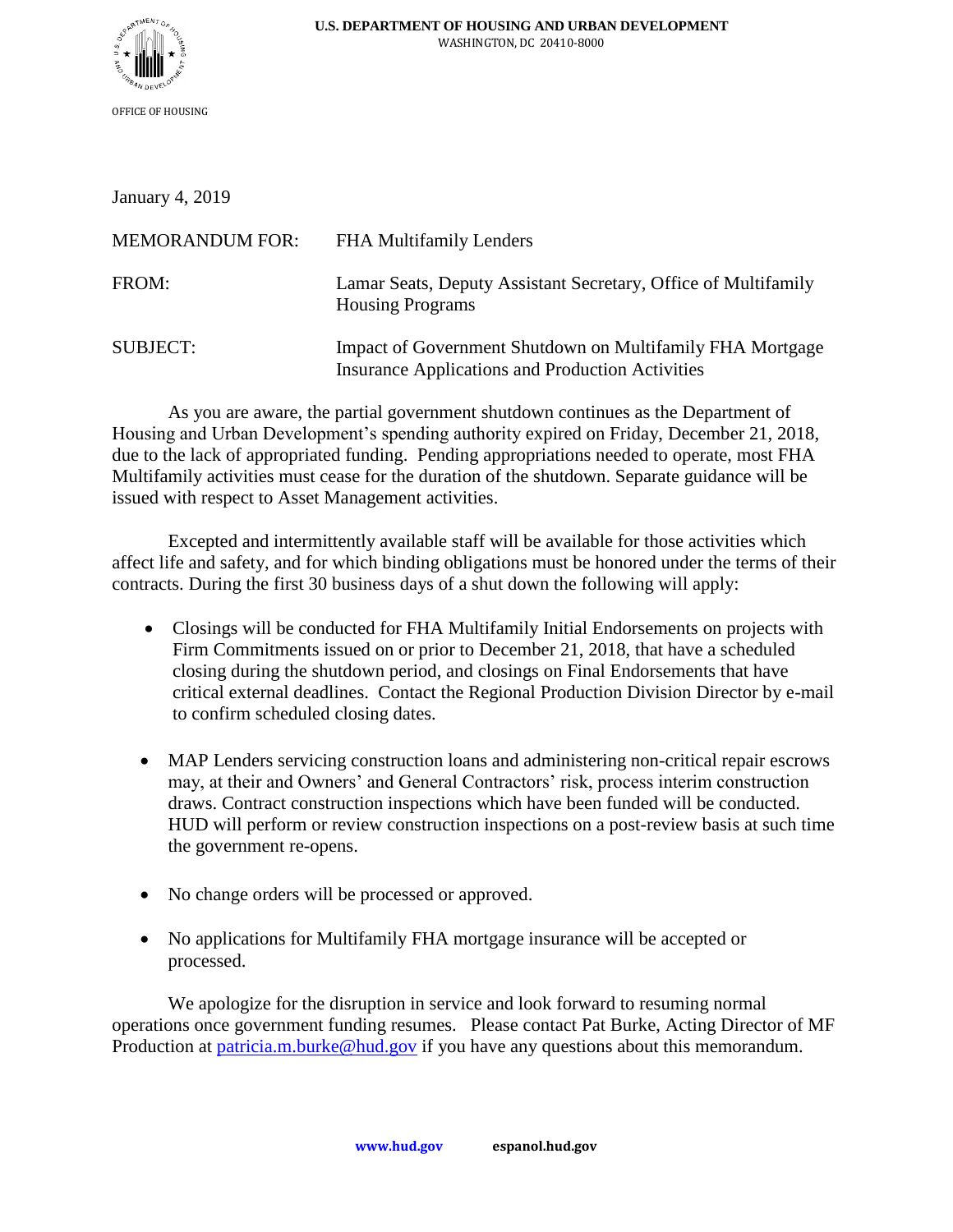

January 4, 2019

| <b>MEMORANDUM FOR:</b> | Section 8 Property Owners, Project Rental Assistance Contract<br>(PRAC) Property Owners, and other Assisted Property Owners |
|------------------------|-----------------------------------------------------------------------------------------------------------------------------|
| FROM:                  | Lamar Seats, Deputy Assistant Secretary, Office of Multifamily<br><b>Housing Programs</b>                                   |
| <b>SUBJECT:</b>        | <b>Impact of Government Shutdown on Multifamily Asset</b><br><b>Management Activities</b>                                   |

As you are aware, the partial government shutdown continues as the Department of Housing and Urban Development's spending authority expired on Friday, December 21, 2018, due to the lack of appropriated funding. Pending appropriations needed to operate, most asset management activities must cease for the duration of the shutdown.

Excepted and Intermittent staff will be available for those activities which affect life and safety, and for which binding obligations must be honored under the terms of contracts. During the first 30 business days of a shutdown, the following activities will continue:

1. Making payments under Section 8 contracts, rent supplement contracts, Section 236 agreements, and Project Rental Assistance Contracts (PRAC) on an as needed basis to ensure ongoing viability of assets and preservation of affordable housing. Payments will be contingent on budget authority being available from prior year appropriations or recaptures. Payments may require processing Section 8 and PRAC renewals for expiring contracts and processing amendment funds for non-expiring Section 8 contract renewals.

Please note that HAP/PRAC payments from funds obligated prior to a shutdown period are anticipated to occur without any major disruption.

Owners of properties with FHA insured mortgages or 202/811 Capital Advances may submit requests for releases from their reserve for replacement accounts to cover funding shortfalls caused by non-payment of monthly rental subsidy.

- 2. Process payments to PBCAs.
- 3. Continued management of HUD-owned and Mortgagee-in-Possession projects.
- 4. Approval of emergency repairs related to health and safety.
- 5. Respond to issues relating to the imminent threat to the safety of the residents, or to the protection of property in HUD-insured or assisted multifamily projects.